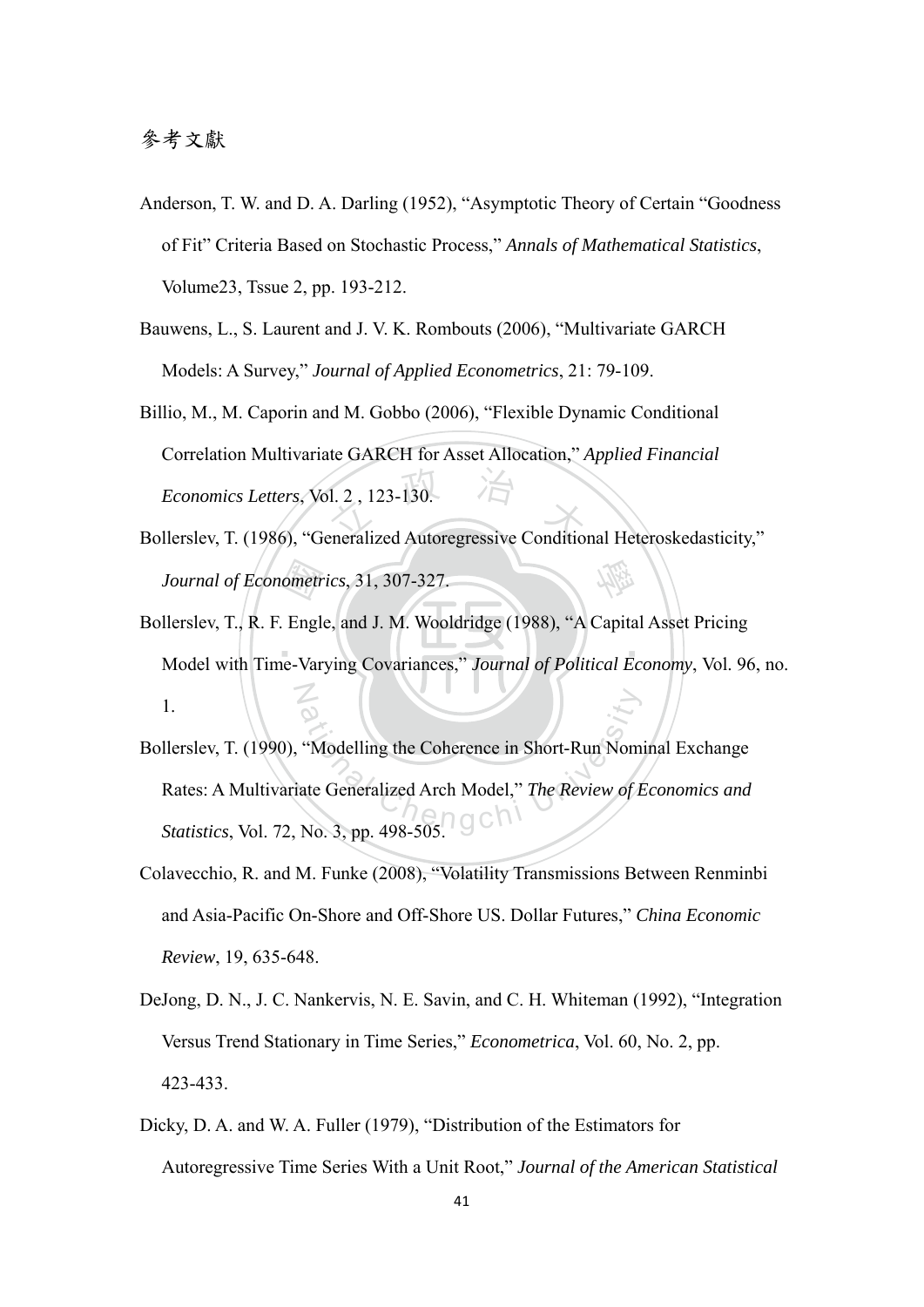*Association*, Vol. 74. No. 366, pp. 427-431.

- Dicky, D. A., D. P. Hasza and W. A. Fuller (1984), "Testing for Unit Roots in Seasonal Time Series," *Journal of the American Statistical Association*, Vol. 79, No. 386, pp. 355-367.
- Engle, R. F. (1982), "Autoregressive Conditional Heteroscedasticity with Estimates of the Variance of United Kingdom Inflation," *Econometrica*, Vol. 50, No. 40.
- Engle, R. F. and V. K. Ng (1991), "Measuring and Testing the Impact of News on Volatility," *Working Paper.*
- Engle, R. F. and K. F. Kroner (1995), "Multivariate Simultaneous Generalized ARCH," *Econometric Theory*, 11(1), 122-150.
- Engle, R. F. and K. Sheppard (2001), "Theoretical and Empirical Properties of Dynamic Conditional Correlation Multivariate GARCH," *Mimeo, UCSD*.
- Engle, R. F. (2002), "Dynamic Conditional Correlation: A Simple Class of Multivariate Generalized Autoregressive Conditional Heteroskedasticity Models," *Journal of Business & Economic Statistics*, 20, 339-350.
- Glosten, L. R., R. Jagannathan and D. E. Runkle (1993), "On the Relation Between the Expected Value and the Volatility of the Nominal Excess Return on Stocks," *The Journal of Finance*, Vol. 48, No. 5, pp. 1779-1801.
- Hafner, C. M. and P. H. Franses (2003), "A Generalized Dynamic Conditional Correlation Model for Many Asset Returns," *Econometric Institute Report EI 2003-18*.
- Hamilton, J. C. (1994). *Times Series Analysis*. first edition, Princeton University Press, United kingdom.
- Heij, C., P. D. Boer and P. H. Franses (2004). *Econometric Methods with Applications in Business and Economics*. first edition, Oxford University Press, United State.

Kwiatkowski, D., P. C.B. Phillips, P. Schmidt, and Y. Shin (1992), "Testing the Null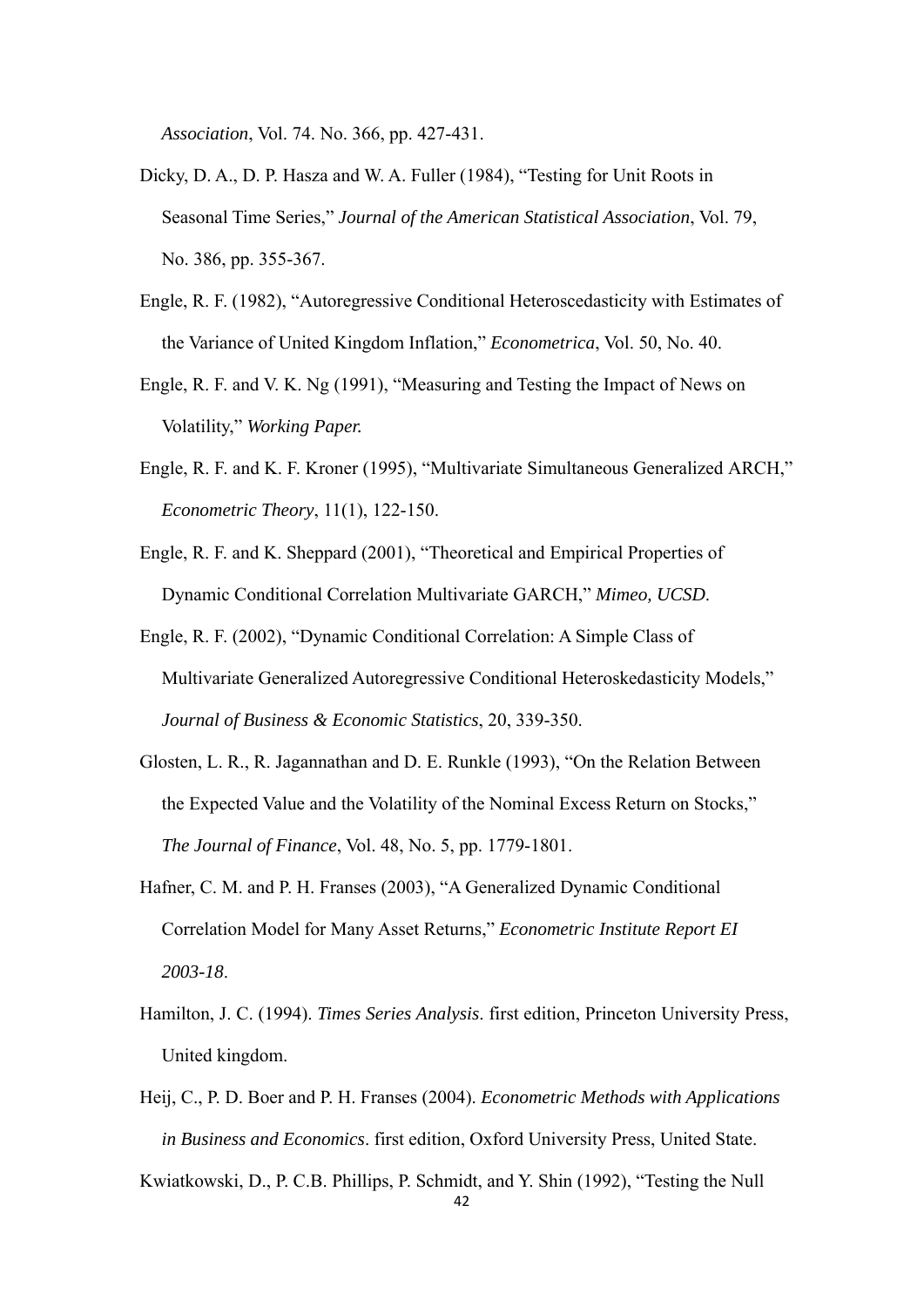Hypothesis of Stationarity Against the Alternative of a Unit Root - How Sure Are We that Economic Time Series Have a Unit Root?," *Journal of Econometric*, 54, 159-178.

- Marzo, M. and P. Zagaglia (2008), "A Note on the Conditional Correlation Between Energy Prices: Evidence from Future Markets," *Energy Economics,* Vol. 30, Issue. 5, pp. 2454-2458.
- Nelson, D. B. and C. R. Plosser (1982), "Trends and Random Walks in Macroeconomic Time Series: Some Evidence and Implications," *Journal of Monetary Economics*, Vol. 10, Issue. 2, pp.139-162.
- Nelson, D. B. (1991), "Conditional Heteroskedasticity in Asset Returns: A New Approach," *Econometrica*, Vol. 59, No. 2, pp.347-370.
- Ng, S. and P. Perron (2001), "Lag Length Selection and the Construction of Unit Root Tests with Good Size and Power," *Econometrica*, Vol. 69, No. 6, 1519-1554.
- Otranto, E. (2008), "Identify Financial Time Series with Similar Dynamic Conditional Correlation," *Working Paper*.
- Pelagatti M. M. and S. Rondena (2006), "Dynamic Conditional Correlation with Elliptical Distributions," *Econometrics 0503007*, EconWPA, URL: http://ideas.repec.org/p/wpa/wuwpem/0503007.html.
- Phillips, P. C. B. and P. Perron (1988), "Testing for a Unit Root in Time Series Regression," *Biometrika*, 75, 2, pp. 335-46.
- Silvennoinen, A. and T. Teräsvirta (2008), "Multivariate Garch Models," *Working Paper, Handbook of Financial Time Series.*
- Tse, Y. K. and A. K. C. Tsui (2002), "A Multivariate Generalized Autoregressive Conditional Heteroscedasticity Model with Time-Varying Correlations," *Journal of Business & Economic Statistics*, Vol. 20, No. 3, pp. 351-362.